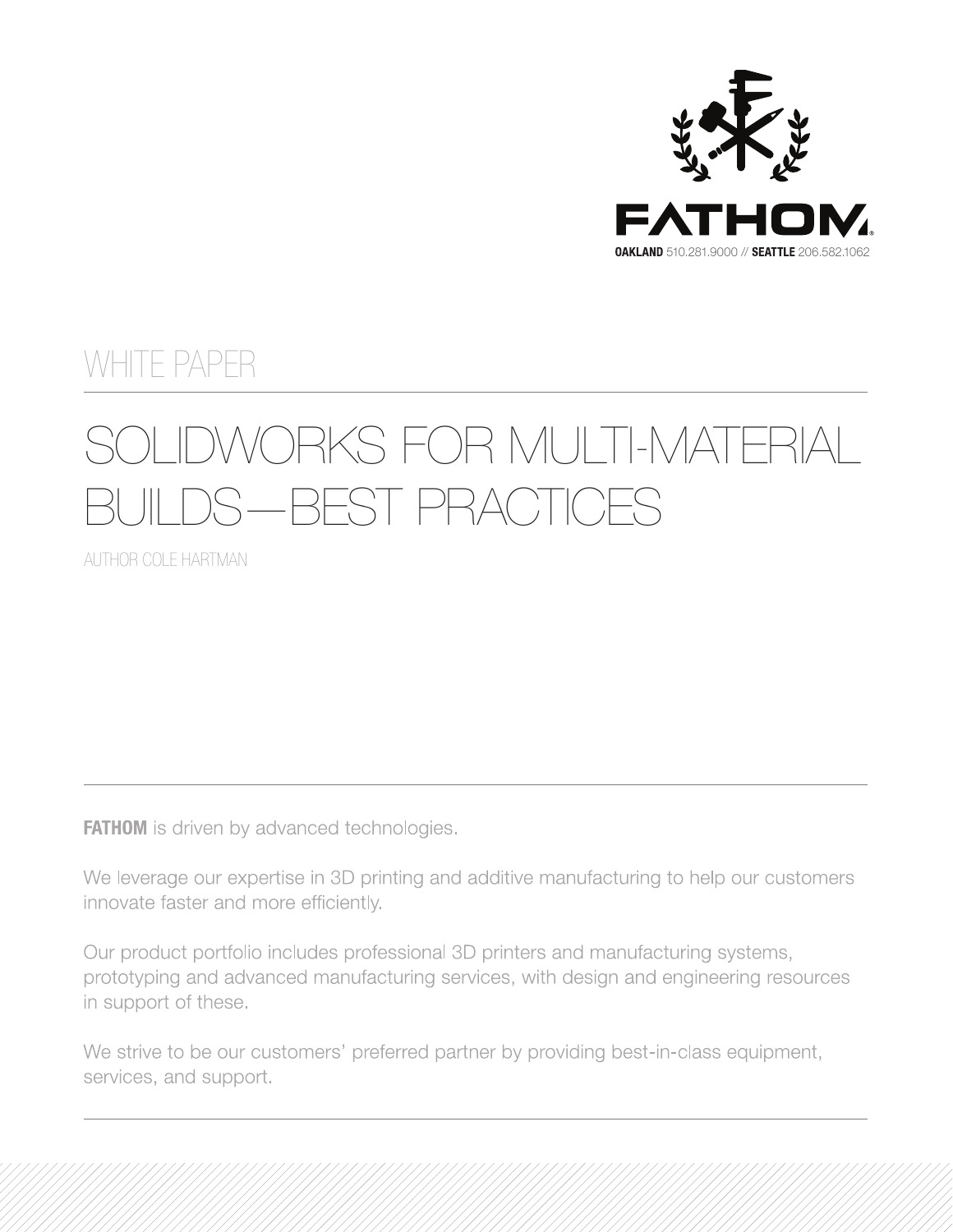## VORKS FOR MULTI-MATER JII DS—BEST PRACTICES

## $\mathbb{N}$ t $\mathbb{R}$ (

Stratasys Connex multi-material 3D printing gives you the ability to create models with multiple materials in a single build. This document outlines how to prepare SolidWorks CAD files for multi-material PolyJet prints.



SEPARATE SOLID BODIES

Each region of a part that will be 3D printed in a separate specified material must be represented by a separate solid body in a SolidWorks part file, or by a separate part in a SolidWorks assembly file.

NO OVERLAPPING GEOMETRY

Regions of a part or assembly that are going to be 3D printed in different materials must not have any overlapping geometries.

### STARTING WITH MULTIBODY PART IN SOLIDWORKS

*SKIP THIS STEP IF YOU HAVE EACH MATERIAL REPRESENTED BY A SEPARATE PART IN A SOLIDWORKS ASSEMBLY.*

If starting with more than one solid body in a single SolidWorks part file, create an assembly from your multi-body part file by following these steps:

1. SAVE SOLID BODIES

Right click Solid Bodies folder in the feature tree and select Save Bodies.

2. NAME PARTS

| <b>S SOLIDWORKS</b>                                                                                                                                                                                                                                                                                                                  |               | $\Box$ $\cdot$ $\beta$ $\cdot$ $\Box$                         |
|--------------------------------------------------------------------------------------------------------------------------------------------------------------------------------------------------------------------------------------------------------------------------------------------------------------------------------------|---------------|---------------------------------------------------------------|
| 扃<br>640<br><b>Extruded Revolved</b><br>Boss/Base Boss/Base                                                                                                                                                                                                                                                                          | re de la      | Swept Boss/Base<br>Lofted Boss/Base<br><b>Boundary Boss/E</b> |
| Features Sketch                                                                                                                                                                                                                                                                                                                      |               | Surfaces   Sheet Me                                           |
| $969+0$<br>$\overline{\mathbf{x}}$                                                                                                                                                                                                                                                                                                   | $\rightarrow$ |                                                               |
| Part1 (Default< <default<br><b>8</b> Sensors<br/><b>Al Annotations</b><br/><b>D</b> Solid Bodies(2)<br/><b>Boss-Extrude1</b><br/><b>Boss-Extrude2</b><br/>₹ Material <not specifie<br=""><b>Export Plane</b><br/><b>Nop Plane</b><br/>Right Plane<br/>←↓ Origin<br/><b>Boss-Extrude1</b><br/><b>Boss-Extrude2</b></not></default<br> |               |                                                               |

*Fig. 1*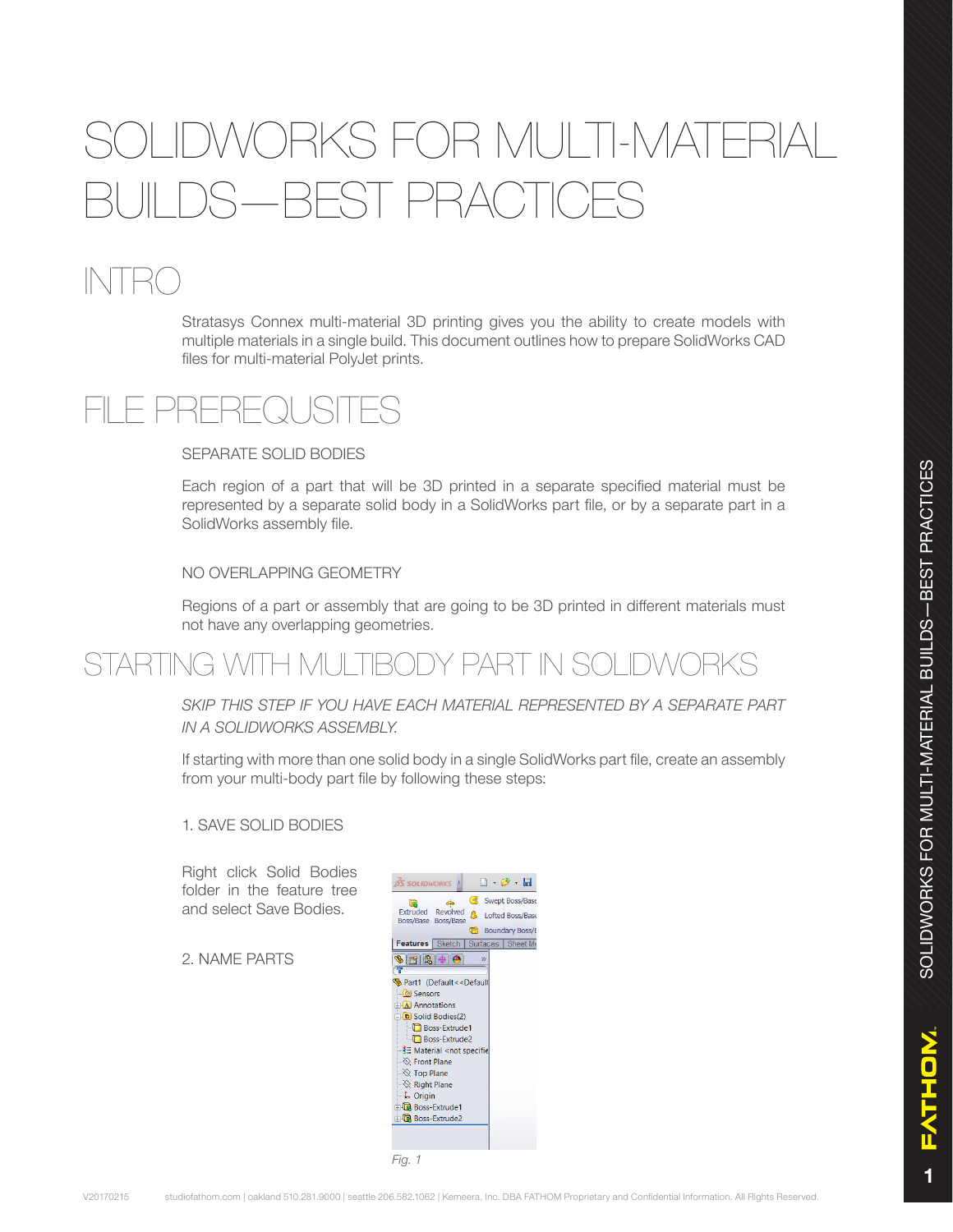Assign names to each of the solid bodies. You can do this manually for each part by double clicking each file in the Resulting Parts list shown in Fig. 2 and entering the file name in the resulting save as pop-up window. Alternatively, SolidWorks can automatically assign a name to each part by clicking the Auto-assign Names button as shown in Fig. 2.

#### 3. CREATE AN ASSEMBLY

Click the Browse button in the Create Assembly section shown in Fig. 2 to select a file directory for your new assembly file and enter the file name in the pop-up window just as you would normally save an assembly. Click the Save button when you have chosen a location and named the new assembly.

4. Press the green checkmark to create the assembly and complete the task.

|                        |                | <b>OS SOLIDWORKS</b>                 |   |                 |                  | 1.8.7.3.                                                                    |  | り                 | $\mathbb{R}$ |                |                     |
|------------------------|----------------|--------------------------------------|---|-----------------|------------------|-----------------------------------------------------------------------------|--|-------------------|--------------|----------------|---------------------|
| <b>Isl</b>             |                | 600                                  |   |                 | Swept Boss/Base  |                                                                             |  | <b>ial</b>        |              |                |                     |
| Extruded               |                | Revolved<br>Boss/Base Boss/Base      | A |                 | Lofted Boss/Base |                                                                             |  | Extruded<br>Cut   |              | Hole<br>Wizard |                     |
|                        |                |                                      |   |                 |                  | Boundary Boss/Base                                                          |  |                   |              |                |                     |
| <b>Features</b>        |                | <b>Sketch</b>                        |   | <b>Surfaces</b> |                  | <b>Sheet Metal</b>                                                          |  | <b>Mold Tools</b> |              |                | <b>Direct Edit</b>  |
| ఆ                      |                | 商  2  少  0                           |   |                 |                  |                                                                             |  |                   |              |                |                     |
|                        |                | <b>Save Bodies</b>                   |   |                 |                  |                                                                             |  |                   |              |                |                     |
| ×                      |                |                                      |   |                 |                  |                                                                             |  |                   |              |                |                     |
| Message                |                |                                      |   |                 |                  |                                                                             |  |                   |              |                | 《                   |
|                        |                | to assign the body to a new file.    |   |                 |                  | Double-click a body file name or select a body callout in the graphics area |  |                   |              |                |                     |
| <b>Resulting Parts</b> |                |                                      |   |                 |                  |                                                                             |  |                   |              |                | $\hat{\mathcal{R}}$ |
| H                      |                |                                      |   |                 | File             |                                                                             |  |                   |              |                |                     |
| $1\vert$ $\Box$<br>2 M |                |                                      |   |                 |                  | Boss-Extrude1.sldprt<br>Boss-Extrude2.sldprt                                |  |                   |              |                |                     |
|                        |                |                                      |   |                 |                  |                                                                             |  |                   |              |                |                     |
|                        |                |                                      |   |                 |                  |                                                                             |  |                   |              |                |                     |
|                        |                | Consume cut bodies                   |   |                 |                  |                                                                             |  |                   |              |                |                     |
|                        | Origin         |                                      |   |                 |                  |                                                                             |  |                   |              |                |                     |
|                        |                |                                      |   |                 |                  |                                                                             |  |                   |              |                |                     |
|                        |                | Copy custom properties to new parts  |   |                 |                  |                                                                             |  |                   |              |                |                     |
|                        |                | <b>Create Assembly</b>               |   |                 |                  |                                                                             |  |                   |              |                | 公                   |
|                        |                |                                      |   |                 |                  | C:\Users\Cole\Documents\White Papers\Saving Solidworks Parts                |  |                   |              |                |                     |
|                        |                |                                      |   | Browse          |                  |                                                                             |  |                   |              |                |                     |
|                        |                | <b>Template Settings</b>             |   |                 |                  |                                                                             |  |                   |              |                | ☆                   |
|                        |                | √ Override default template settings |   |                 |                  |                                                                             |  |                   |              |                |                     |
|                        | Part template: |                                      |   |                 |                  |                                                                             |  |                   |              |                |                     |
|                        |                |                                      |   |                 |                  | C:\ProgramData\SolidWorks\SolidWorks 2013\templates\Part.p                  |  |                   |              |                |                     |
|                        |                | Assembly template:                   |   |                 |                  |                                                                             |  |                   |              |                |                     |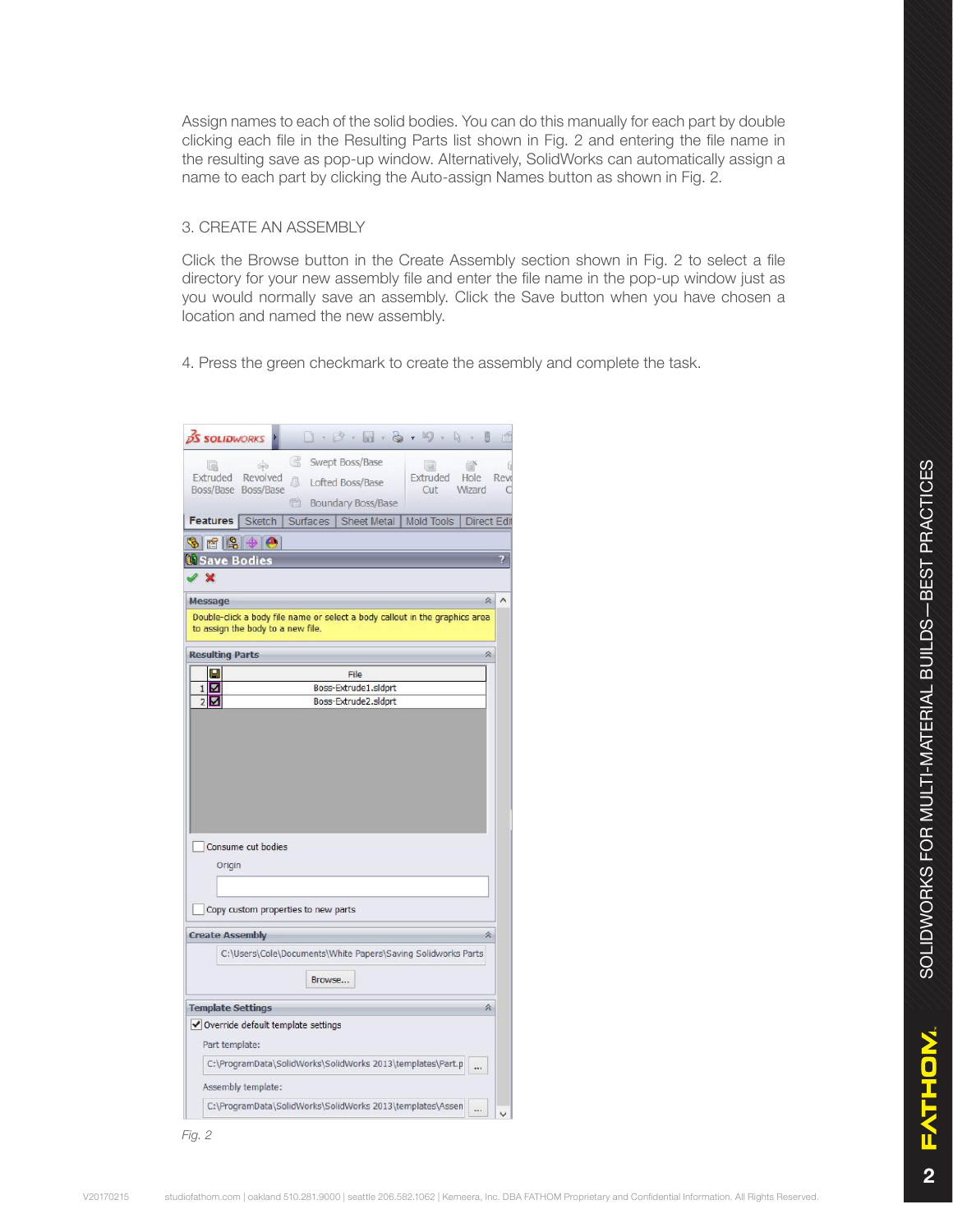### SAVING STL FILES FROM ASSEMBLY

### 1. Open your assembly file.

#### 2. SAVE AS STL

Select File > Save As. Select STL (\*.stl) from the Save As type dropdown menu as shown in Fig. 3.

#### 3. EXPORT OPTIONS

Click the Options button to open the Export Options pop-up window shown in Fig 4. Populate the fields with the options and values in Table 1. These are general guidelines and may be varied to suit your needs.

#### 4. Click OK to save selected options and return to Save As window.

| <b>FIELD</b>                                         | <b>VALUE</b>                                               |
|------------------------------------------------------|------------------------------------------------------------|
| Output As:                                           | Binary                                                     |
| Resolution:                                          | Custom                                                     |
| Deviation Tolerance:                                 | $0.014$ mm<br>(this can change depending on part geometry) |
| Angle Tolerance:                                     | $4^\circ$                                                  |
| Save all components of an assembly in a single file. | Deselected                                                 |

*Table 1*



*Fig. 3*